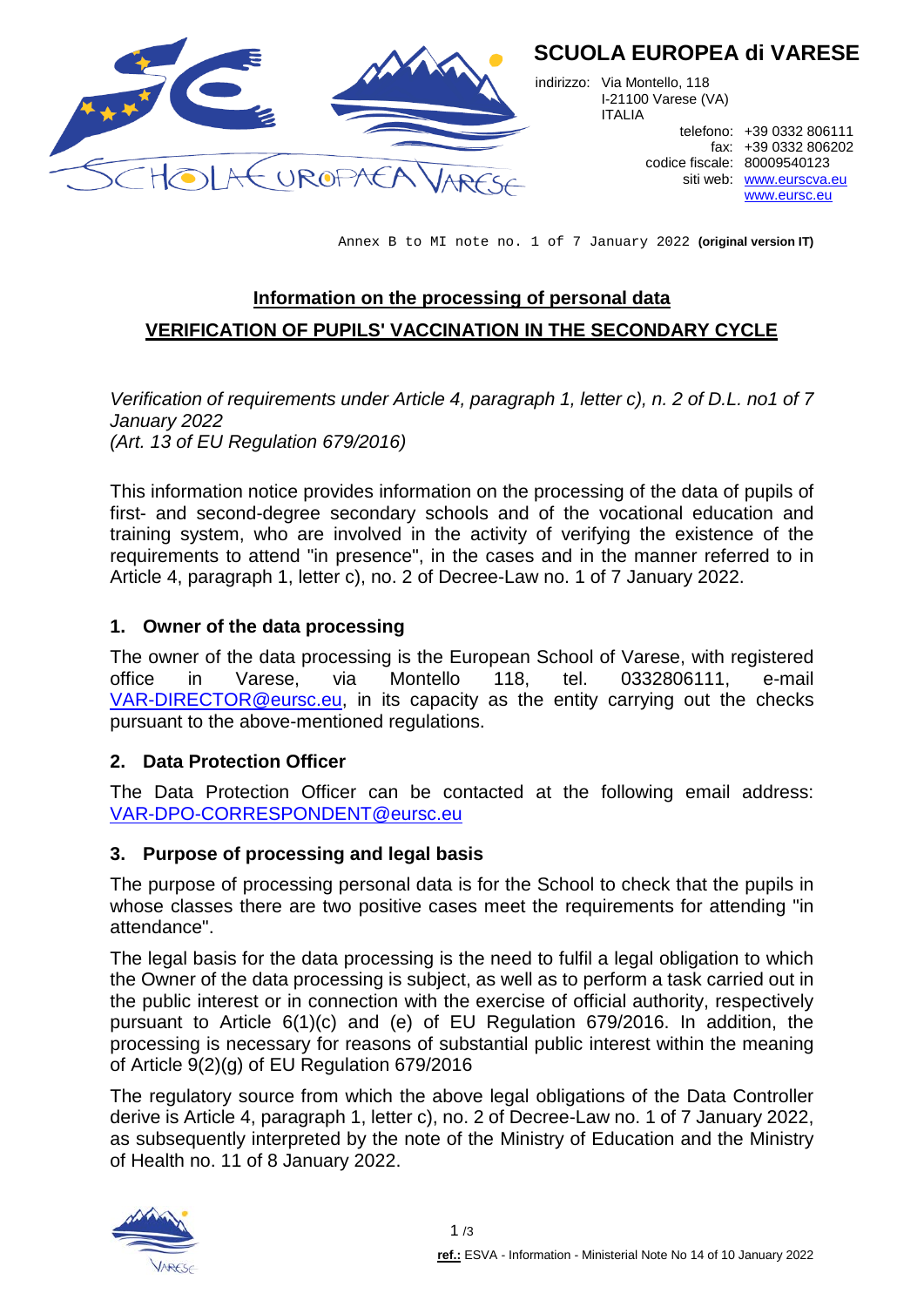

# **4. Categories of processed data**

As part of the verification process, only data from pupils in lower and upper secondary schools and the vocational education and training system in whose classes there are two positive cases will be processed.

More specifically, it will cover:

- common personal data as referred to in Article 4(1) of the EU Regulation 679/2016, namely: pupils' first and last names;
- data relating to pupils' health, falling within the special categories of data referred to in Article 9 of EU Regulation 679/2016, contained in the documents provided by the pupils themselves for the purposes of the verifications in object.

#### **5. Source of personal data**

The personal data processed will be submitted directly by the pupils for control purposes, either digitally or on paper.

The data must be submitted daily for control purposes, for ten days after the two positive cases have been detected in the class.

#### **6. Processing methods**

The data will be displayed for control purposes and will not be recorded, saved or stored under any circumstances.

The verification of the requirements will be carried out by the School Director or by staff of the School specifically identified by the School Director and will take place in such a way as to guarantee the confidentiality of the pupil concerned.

#### **7. Recipients of data communication**

The personal data, processed solely for the achievement of the verification purposes indicated above, will not be communicated by the Owner to third parties.

# **8. Transfer of personal data to third countries or international organisations**

There are no transfers of personal data to third countries (outside the EU) or international organisations.

#### **9. Period of retention of personal data**

In compliance with Article 5(1)(e) of EU Regulation No. 679/2016, in order to ensure correct and transparent processing, no personal data of the pupils subject to verification will be stored.

#### **10. Rights of the persons concerned**

In compliance with Articles 15 et seq. of the GDPR, data subjects have the possibility to exercise the rights provided for by the legislation, in the following forms and ways. In particular, it may be exercised:

- a) the right of access (Art. 15), i.e. to obtain in particular:
	- the confirmation of the existence of personal data
	- the indication of the origin and categories of personal data, the purpose and method of their processing